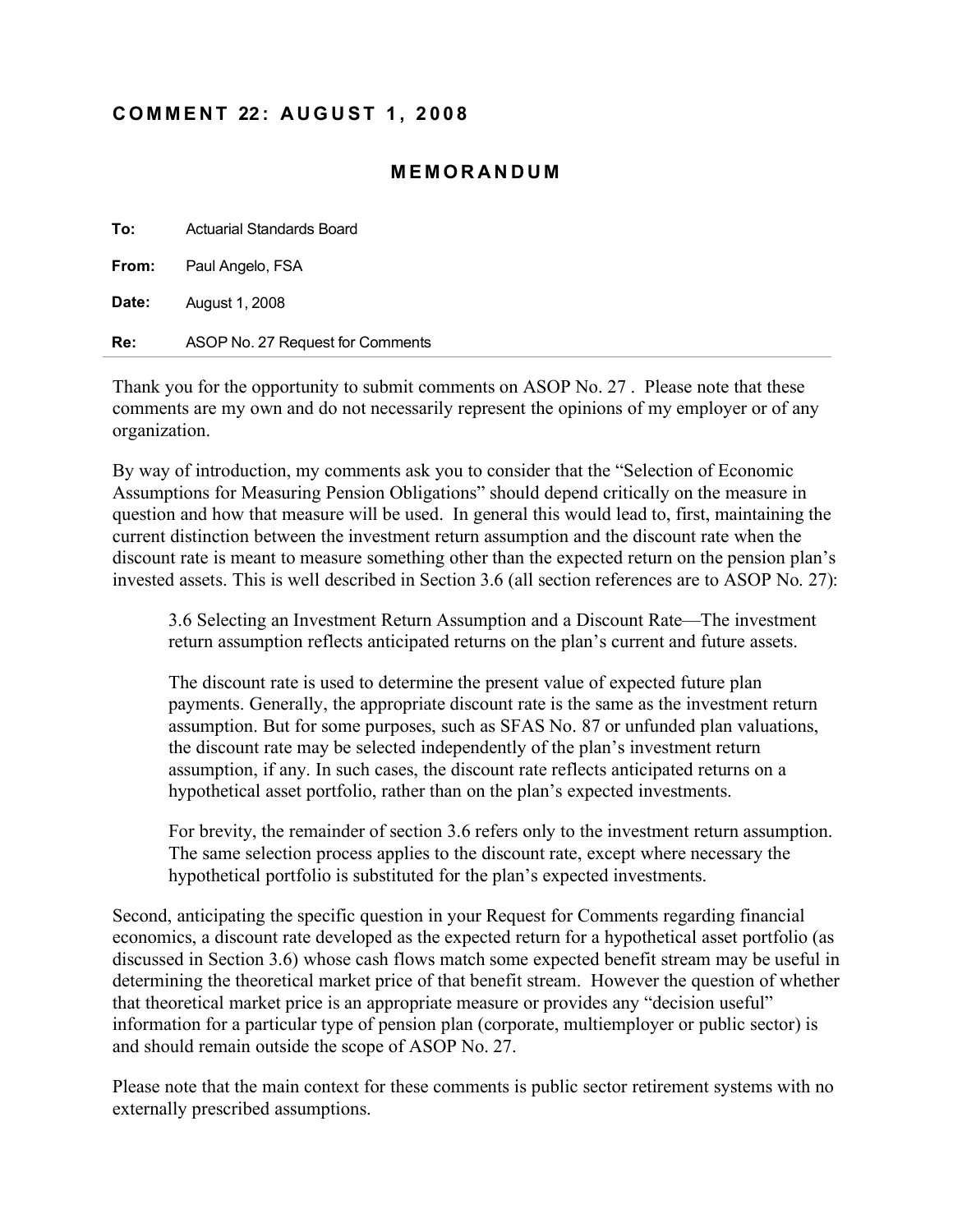*1. Under ASOP No. 27, an actuary selects an economic assumption by developing a "bestestimate range" and selecting a specific point within the best-estimate range. How do actuaries comply with the ASOP? What methodologies do they use to select a specific point within a "bestestimate range"? Is the "best-estimate range" approach the appropriate standard of practice? Does the ASOP inhibit the use of a more appropriate approach to selecting assumptions? Are there any specific changes that should be made to the ASOP to describe appropriate practice more accurately?* 

Section 2.1 defines the "best-estimate range":

2.1 Best-Estimate Range—For each economic assumption, the narrowest range within which the actuary reasonably anticipates that the actual results, compounded over the measurement period, are more likely than not to fall.

Section 3.1 describes the rationale and function of the best-estimate range:

3.1 Overview—Because no one knows what the future holds with respect to economic and other contingencies, the best an actuary can do is to use professional judgment to estimate possible future economic outcomes based on past experience and future expectations, and to select assumptions based upon that application of professional judgment. Therefore, an actuary's best-estimate assumption is generally represented by a range rather than one specific assumption. The actuary should determine the bestestimate range for each economic assumption, and select a specific point from within that range. In some instances, the actuary may present alternative results by selecting different points within the best-estimate range.

Section 3.4 includes this important alternative for working with the "best-estimate range" methodology:

3.4 General Selection Process— …

… With respect to some (or all) of the components of an economic assumption, the actuary is not required to identify the explicit best-estimate range before selecting the specific point, provided that the actuary is satisfied that the selected point would be within the best-estimate range had such range been explicitly identified.

I strongly recommend maintaining the general structure of this "best-estimate range" methodology. Note in particular that the specific point selected from within the best-estimate range is not characterized as being the actuary's "best-estimate"; this is appropriate for the reasons described in Section 3.1. In practice this also allows for an informed discussion with the client of the process for selecting a point within the best-estimate range. Finally it allows for including a margin for conservatism in the assumptions, as long as the resulting assumption is within the best-estimate range.

I particularly recommend maintaining the alternative allowed in Section 3.4 as cited above. As further discussed below, developing an explicit best-estimate range can have drawbacks. A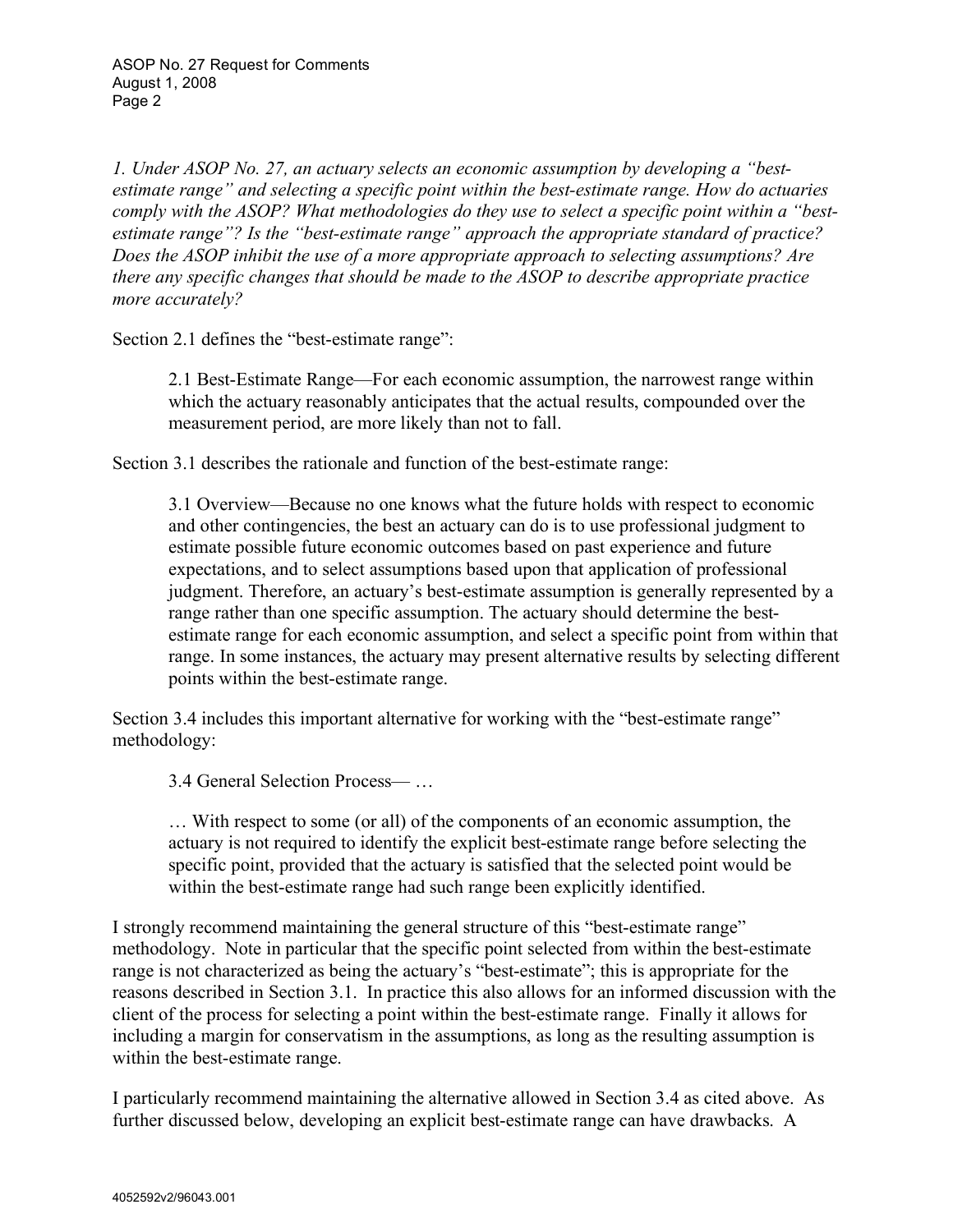common alternative is to develop a point recommendation for each component of an assumption, including perhaps a component for conservatism, always assuring that each component as well as the resulting assumption fall within the actuary's implicit assessment of the best-estimate ranges.

Criticisms of the current "best-estimate range" methodology

In a stochastic context, the text "more likely than not" in Section 2.1 is frequently interpreted as defining the best-estimate range as including all outcomes in the  $25<sup>th</sup>$  to  $75<sup>th</sup>$  percentile range. Especially for investment return, this wide a range may not provide sufficient practical guidance.

This can be especially problematic if the "best-estimate range" is interpreted by actuaries or their clients as "the reasonable range", even though this may not be the intent of ASOP No. 27. That can be a reason not to determine and discuss an explicit best-estimate range for investment return, so as to avoid the impression that the system could adopt either the high or low end of that range as a "reasonable" assumption.

I suggest the ASB consider whether the best-estimate range should be reinterpreted to include only results that could actually be adopted as a reasonable assumption. If not, then perhaps this distinction should be made more explicit, and a separate "reasonableness" requirement introduced. Also, while I confess that I do not have an alternative for quantifying the bestestimate range, the " $25<sup>th</sup>$  to  $75<sup>th</sup>$  percentile range" interpretation should be addressed.

*2. Under ASOP No. 35, an actuary selects a noneconomic assumption by considering the relevant "assumption universe" and selecting a specific assumption from the appropriate assumption universe. Should ASOP No. 27 incorporate the concept of an "assumption universe" with respect to economic assumptions?* 

Particularly for investment return and discount rates, this may relate to the need to be clear as to the purpose and use of the pension obligation measure when selecting a discount rate. The discount rate for modeling the theoretical market price for a benefit stream could be viewed as coming from a different "assumption universe" than the expected investment return on the plan's current and future assets. Similarly, an expected investment return for setting contributions may come from a different universe than one used to illustrate investment risk.

*3. Currently, the selection of an economic assumption that is not within the "best-estimate range" is considered a deviation from the guidance in ASOP No. 27. Should the ASOP permit an actuary to select an economic assumption that lies outside the best-estimate range (for example, to include a margin for conservatism, or to calculate a range of values instead of a single measurement of plan obligations)? If so, what specific guidance should ASOP No. 27 provide with respect to the selection of such economic assumptions?* 

This question illustrates the importance of the purpose of the measure and the related assumption. For example, if the measure is to be used as the basis for determining contributions then the measure ultimately will have to be a single value, not a range, based on a point assumption in the best-estimate a range. In this context, any reasonable margin for conservatism should still produce a point within the best-estimate range.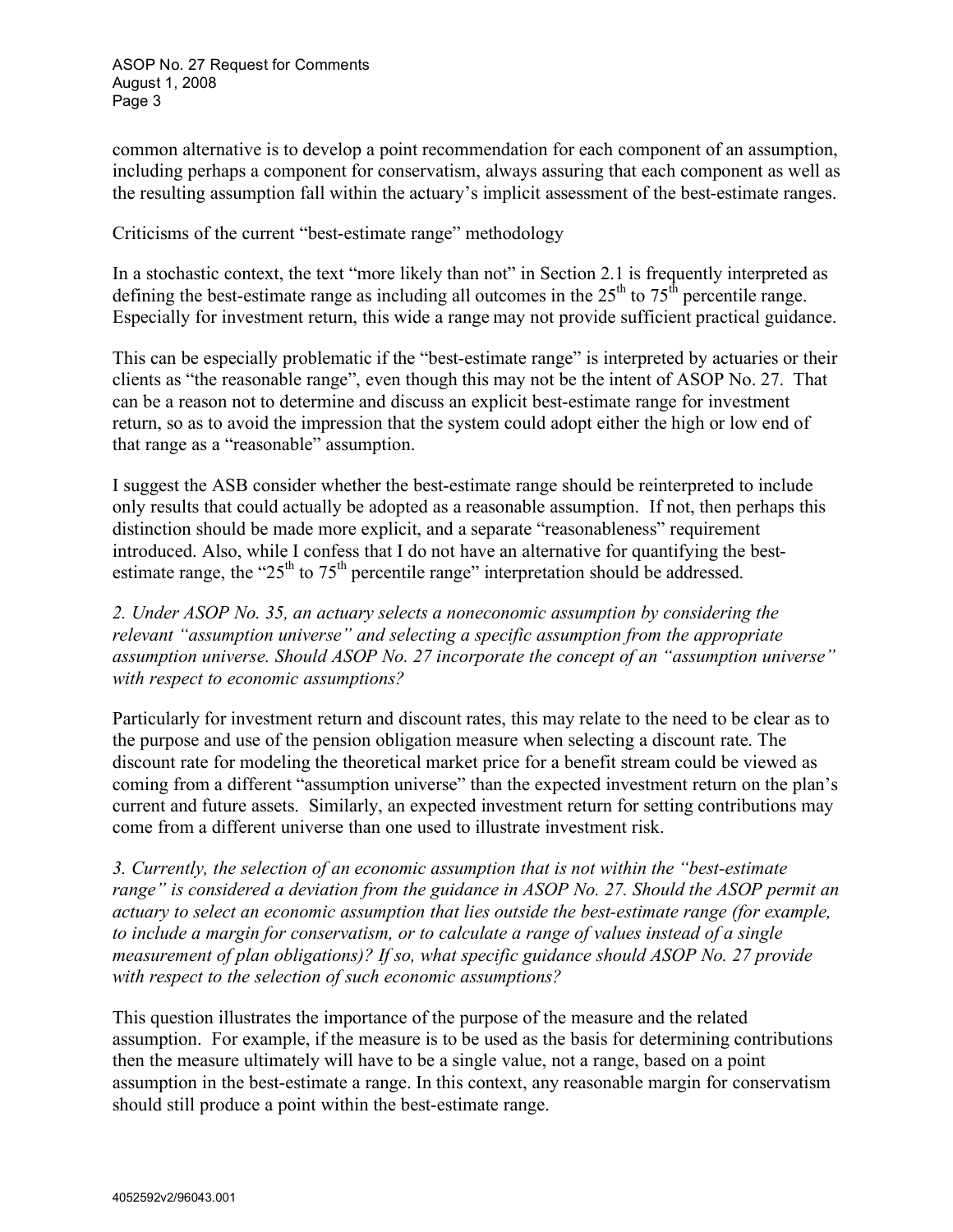ASOP No. 27 Request for Comments August 1, 2008 Page 4

However, if, for example, the purpose of the measure is to illustrate the risk of an assumption not being met, then the "best-estimate range", as currently defined, may not be relevant for that purpose.

Here it may be useful to introduce a "reasonable" criterion in addition to the best-estimate range. The best-estimate range for predicting an expected outcome may not include values that are reasonable for illustrating the range of possible outcomes. It might be appropriate for the ASOP to acknowledge the appropriateness of such range measures, as long as the purpose of such measurements are understood and disclosed.

*4. Currently, the guidance in ASOP No. 27 does not include the asset valuation method or the difference between the market value and actuarial value of a plan's assets among the considerations in selecting an investment return assumption. Is it appropriate for an actuary to consider either of those factors when selecting an investment return assumption? Should the ASOP advise actuaries to consider those factors?* 

For both practical and theoretical reasons I would recommend against incorporating the effect of any deferred market gains or losses in the investment return assumption. The investment return assumption is an assumption, developed to anticipate actual market value returns, while the actuarial value is part of the plan's funding policy, developed to address market volatility. Incorporating the actuarial value into the earnings assumption may defeat the purpose of the actuarial value and certainly changes the nature of the earnings assumption.

However please consider that it is appropriate and essential to disclose and discuss the relationship between the two and to quantify that relationship. One way to do this is to state that, if the market value does earn the assumed investment return, the plan will experience future gains and/or losses on the actuarial value in predictable amounts. I do not know whether this would be more appropriately addressed in ASOP No. 27 or ASOP No. 44.

*5. Have there been any specific changes in actuarial science or practice since the original adoption of ASOP No. 27 that conflict with the guidance in the ASOP? Should the ASOP accommodate any such practices? If so, what specific guidance should ASOP No. 27 provide with respect to such practices?* 

ASOP No. 27 is remarkably current. The only area where I suggest current practices might call for review involve the "Cash Flow Matching Method (Section 3.6.2.b.), which I discuss under question 9. Comments regarding financial economics are found under question 6.

*6. Comments received by the ASB in response to an exposure draft of ASOP No. 4 supported the idea that pension standards should accommodate actuarial practice that incorporates the concepts of financial economics as well as traditional actuarial practice. Does the application of financial economics to the selection of economic assumptions conflict with the guidance in ASOP No. 27, and if so, in what specific ways does it conflict? Should ASOP No. 27 provide specific guidance with respect to financial economics and, if so, what should that guidance be?*

In this context, financial economics (FE) refers to modern corporate finance as it applies to corporate pension plans. Please consider that, even for corporate pension plans, "actuaries do not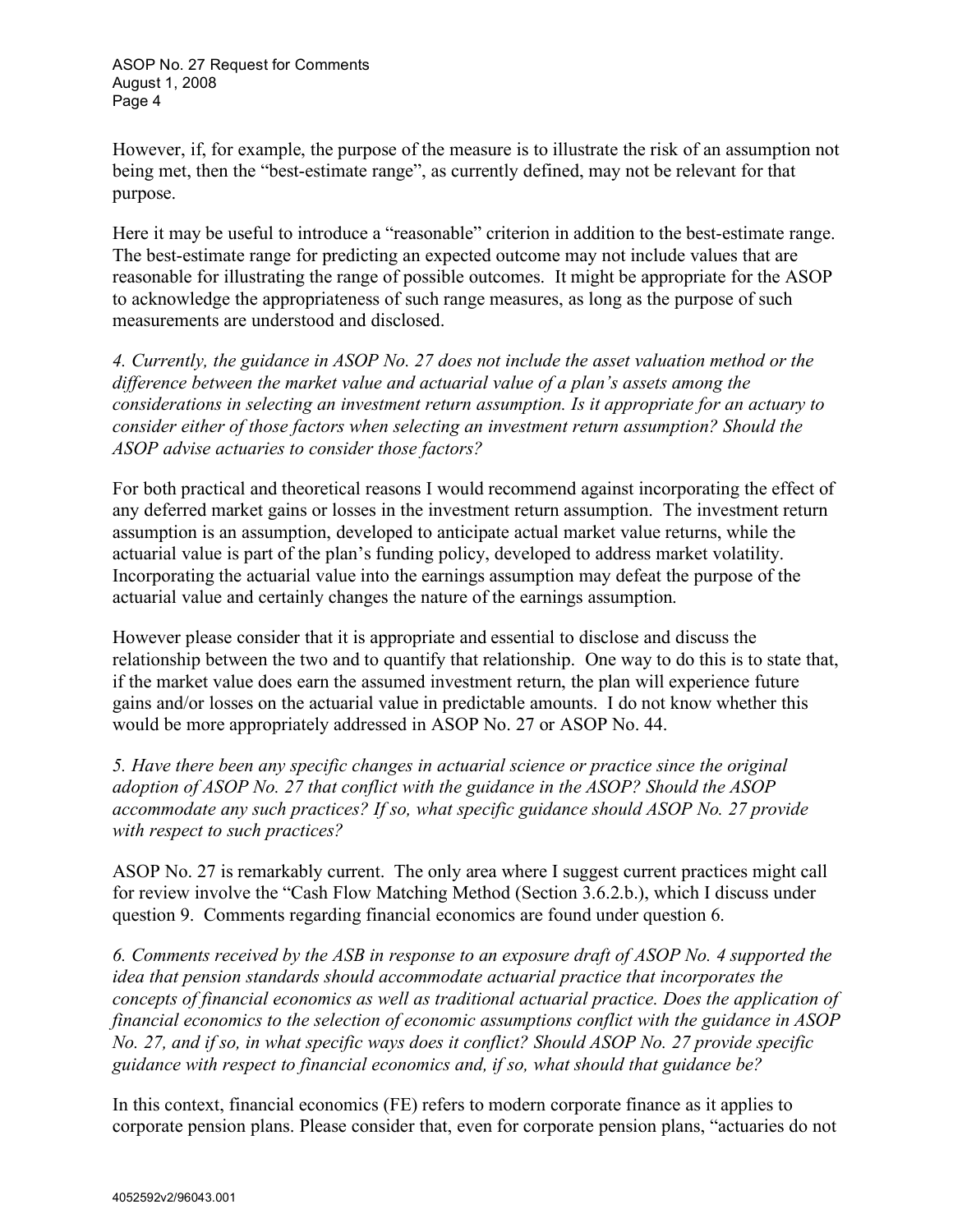ASOP No. 27 Request for Comments August 1, 2008 Page 5

need to accept the conclusions that many people reach when they apply financial economic theory to pension plan management" (from "The Pension Actuary's Guide to Financial Economics, SOA/AAA, 2006). Furthermore any extension of FE to plans other than corporate plans should consider the fact that many of FE's concepts and conclusions depend critically on the unique economic nature of corporate plans and their sponsors. For those reasons it would seem premature to incorporate FE concepts into a standard of general applicability to all pension plans.

That said, here are some comments on how FE concepts would impact ASOP No. 27 if so incorporated. Obviously, the FE result most relevant here is the use of a "risk free rate" (or, more properly in some contexts, "risk adjusted rate"). The following comments are framed by noting that FE obtains this result in two different ways, which correspond to the distinction between the investment return and discount rate assumptions highlighted in the introduction to these comments.

The Risk Free Rate as a Discount Rate

One FE path to the risk free rate is as the internal rate of return on a "reference portfolio" that matches the cash flow and risk characteristics of the pension plan's benefit stream. This type of discount rate is already incorporated in two sections of ASOP No. 27.

If we accept that the internal rate of return is a reasonable proxy for the expected investment return on the reference portfolio, then this risk free return is the basic definition of the discount rate found in Section 3.6, using the reference portfolio as the "hypothetical asset portfolio" in Section 3.6.

Even more specifically, the "Cash Flow Matching Method" in Section 3.6.2.b provides an excellent description of an FE risk free rate developed as the internal rate of return on a reference portfolio. The only modification required would be eliminate the "risk adjustment range" which includes adjustments after determining the internal rate of return on the reference portfolio.

Even though ASOP No. 27 already includes these provisions, given the increasing level of actuarial practice involving FE and its reference portfolio rates of return, it may be appropriate to make the connection more explicit. If that is done it would also be appropriate to reemphasize that these are reference portfolio discount rates and not expected investment returns.

The Risk Free Rate as a Risk Adjusted Investment Return Assumption

The other FE path to the risk free rate is as an expected return on the plan assets, but one that does not include any returns that are only available by increasing the investment risk of the portfolio above that of a cash flow matching portfolio. This is sometimes encapsulated as "the expected return is not to be expected". There are various arguments for this involving avoidance of arbitrage opportunities (the "Bader Swap") as well as intergenerational equity (today's shareholders/taxpayers taking credit for risk that will actually be incurred by tomorrow's shareholders/taxpayers).